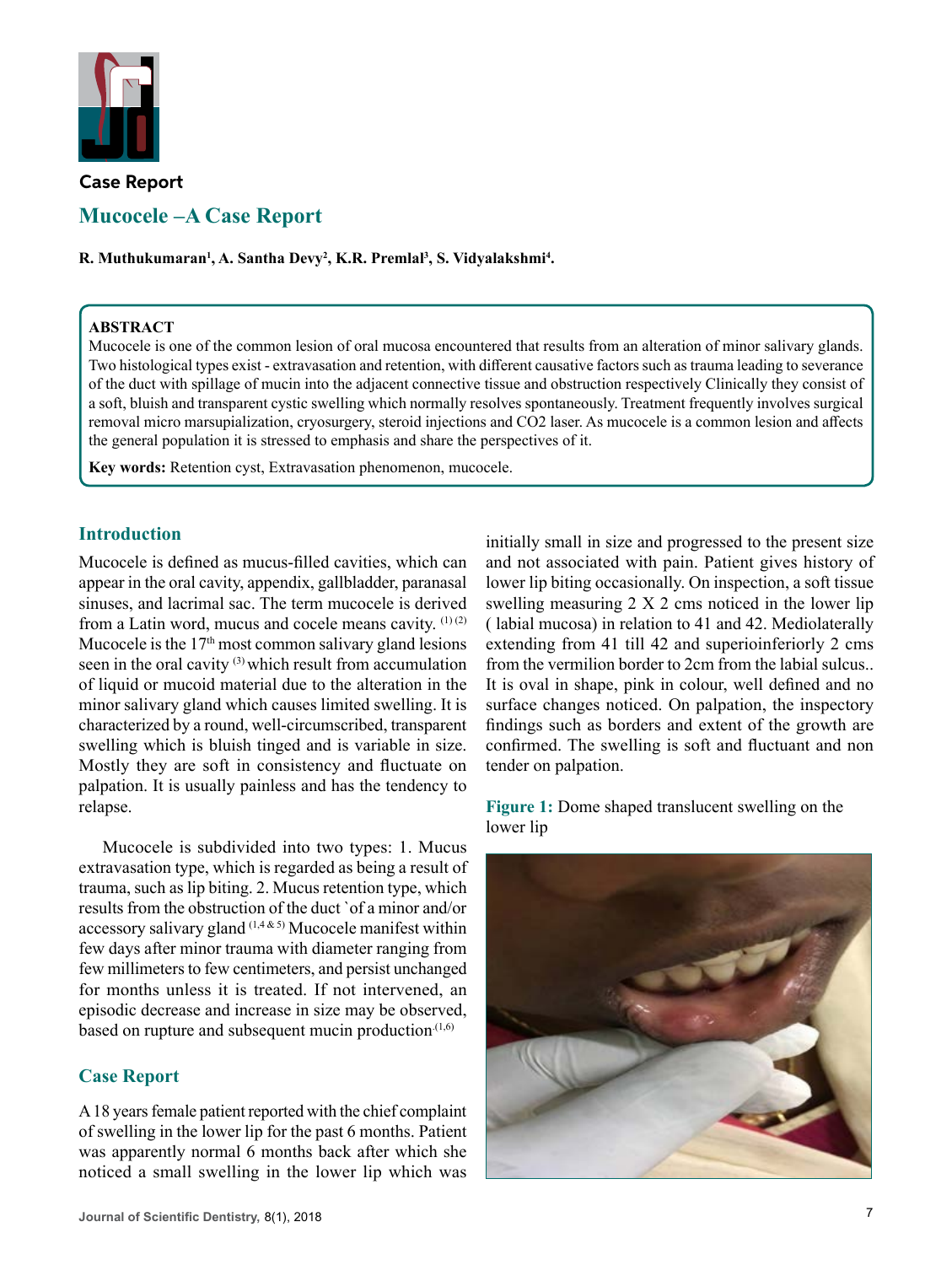# **Grossing features**

**Figure 2:** Entire gross specimen measuring 1x1x1 cms grey in colour with lobulated surface.



**Figure 3:** Cut surface appears translucent and pale in colour surrounded by capsule



# **Microscopic features**

The microscopic features exhibited connective tissue with spilled mucin infiltrated with inflammatory cells such as lymphocytes and plasma cells. Adjacent minor salivary glands predominantly of serous type are also present.

**Figure 4:** Low power view exhibiting the spillage of mucin and minor salivary gland surrounded by fibrous capsule



Dense fibrous connective tissue resembling a capsule is also appreciated. Based on these findings and correlating with the clinical findings, the histopathopathology is diagnosed as Mucocele (Extravasation phenomena type)

**Figure 5:** Low power view exhibiting the capsule, spillage of mucin and inflammatory cells



# **Etiopathogenesis**

There are two etiological factors proposed that is responsible in mucocele. One is trauma related (extravasation ) and other cause is obstruction of salivary gland ducts (retention). Extravasation mucoceles are caused by extravasation of fluid into the surrounding tissue from the ducts or acini and elicit inflammatory changes.The obstruction type may be due to salivary calculi that causes retention of the saliva hence dilation of the duct. Literature states that among the two types of 95% were extravasation and also it undergoes three evolutionary phases.

- 1. Mucous spills diffusely from the excretory duct into conjunctive tissues where some leucocytes and histiocytesare found.
- 2. Granulomas appear during the resorption phase due to histocytes, macrophages and giant multinucleated cells associated with a foreign body reaction.
- 3. Connective cells form a pseudo capsule without epithelium around the mucosa

# **Discussion**

Mucoceles, of minor salivary gland origin,is on of the common mucosal lesion affecting the general population. Trauma and obstruction to the salivary gland duct are the